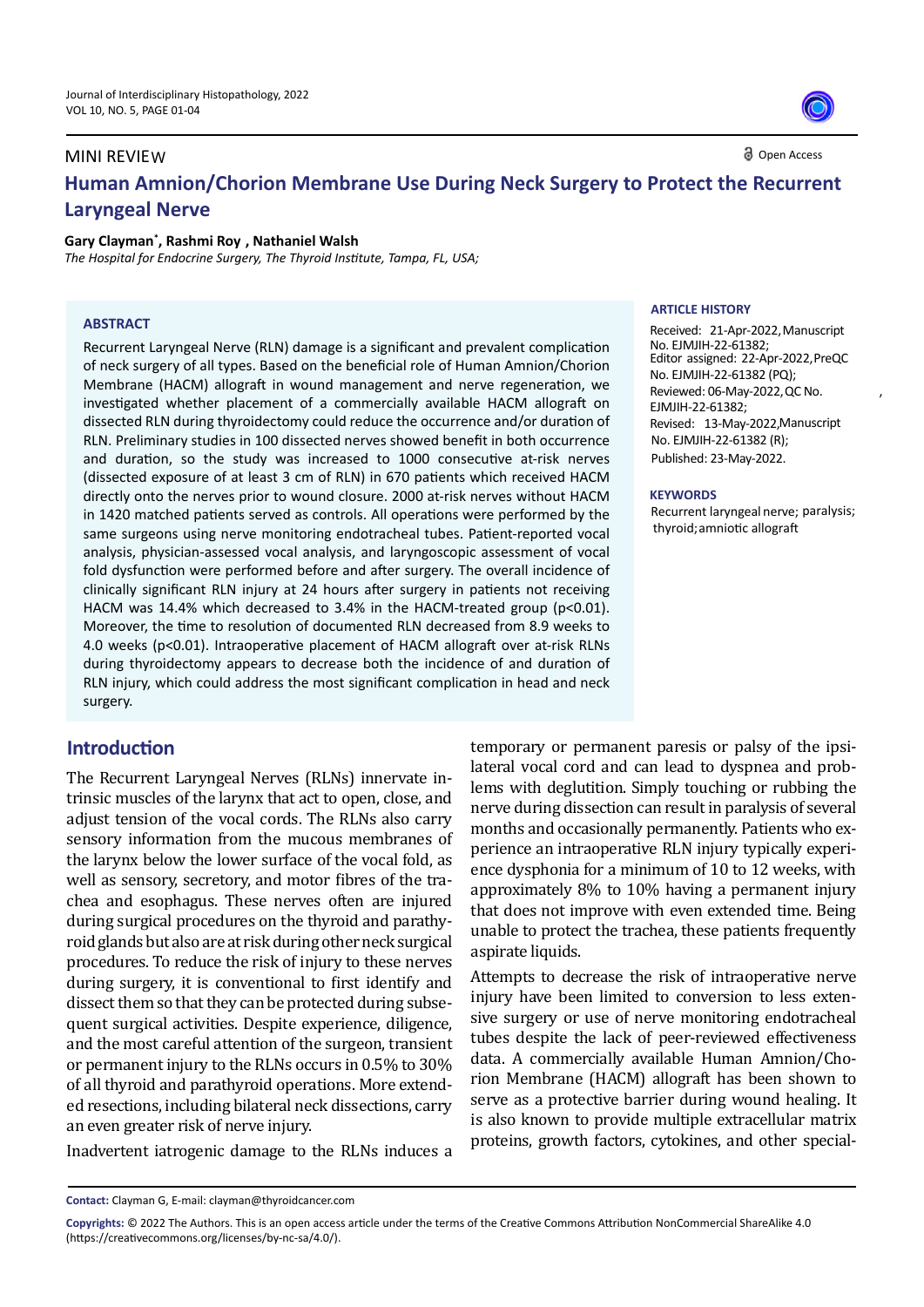ty proteins that inhibit scar formation and dramatically improve injured nerve function in animal studies, and to promote healing of skin, tendons, nerves, and corneal wounds and significantly impact soft tissue repair in human clinical trials. In the clinical study described herein, we began to investigate the hypothesis that intraoperative placement of an HACM allograft directly onto dissected nerves might reduce the incidence, severity, and/or duration of intraoperative RLN injury. This first study was not designed to investigate the mechanism(s) through which any protective effect might be mediated, such as a protective barrier function provided by the allograft and/ or any biologic activities inherent in the allograft material, but these questions would become a significant priority if HACM placement suggested a protective effect on nerves dissected during surgery.

For as long as surgeons have been operating in the neck, the most feared complication for both patient and doctor has been transient or permanent injury to the recurrent laryngeal nerve. A paralyzed vocal cord nerve is often devastating to the patient who cannot phonate well inhibiting their ability to communicate and work, but most also have problems protecting their airway and often aspirate liquids and thus have difficulties eating [1]. Although the rate of nerve injury is directly related to the extent of the dissection and the experience of the surgeon, it is estimated to occur in over 175,000 patients per year in the US with a huge societal cost. Despite countless technical innovations in the operating room over the past 50 years, the rate of nerve injury has not decreased [2,3].

The development of nerve-monitoring endotracheal tubes was envisioned to address the rate of nerve injury, but the vast majority of published studies show no decrease and occasionally, an increase nerve injury rate when the surgeon puts too much emphasis on the tube and not enough in the finer aspects of the dissection [4]. Despite nerve monitoring being considered standard of care for many neck and thyroid operations, surgeons generally don't believe the technology helps and they have resorted to using it primarily to help avoid the most frequent malpractice claim should a nerve be injured and not every step was taken to help avoid the injury.

As the world's highest volume thyroid/parathyroid surgery center, we have a tremendous amount of experience dissecting the neck and have unparalleled experience with the recurrent laryngeal nerve. Yet we are not immune to nerve injuries, which are typically transient in our hands, yet still lasting about 3 months on average. In nearly 100% of cases, the nerve is completely intact at the completion of the operation—yet it can develop a neuropraxia preventing successful propagation of the nerve impulse. The cost of this injury, even when transient, cannot be overstated. It is a major problem for the patient as well as the managing physician and his/her office staff.

## **A new way of thinking: Biologics**

We began looking at neuropraxia as a wound injury and wondered if we could apply some of the new biologic membranes that have revolutionized chronic wound care. Human Amnion/Chorion Membrane (HACM) has become standard of care for many non-healing diabetic ulcers and other wounds that have had the normal wound healing cascade inhibited for a number of reasons. We hypothesized that our physically intact and uninjured to even the magnified eye, had its normal healing process inhibited as well. We hoped that applying HACM directly to a dissected nerve would hasten its recovery from being manipulated, and possibly decreasing a 3-month healing process to a significantly shorter time.

Human amniotic membrane has been known for a number of years to contain biologically active proteins that may be beneficial to patients with various chronic wound problems. The literature is full of studies showing over 100 different growth factors, cytokines, anti-inflammatory mediators and other proteins to be present within the HACM which are then exuded into the tissues to which it is applied [5,6].

HACM is donated by mothers and harvested from C-section live births, processed to contain the amniotic membrane only, or both the amnion and Chorion layers. It is then dehydrated, sterilized, and cut into sheets that typically measure from 3 cm x 3 cm to 10 cm x 15 cm. Amnion by itself is very thin (typically only one or two cell layers thick) and once rehydrated is difficult to work with. The combination of amnion/Chorion is thicker, like wax paper, but still translucent, becoming transparent when it is rehydrated after being placed on a wound. The tissue is immune privileged, meaning it has no antigenic properties and thus any untoward reaction to the material is essentially unknown and unreported.

### **Our clinical trial and unexpected results**

Our recent publication in Cell Transplant [7] outlines our initial use of HACM in 67 patients undergoing thyroid cancer surgery with neck dissection who had 100 fully dissected (>3 cm of nerve length) recurrent laryngeal nerves treated by laying HACM directly over the entire exposed nerve surface like a blanket. The HACM was left in situ covering the nerve when the wound was closed. The control group was 205 similarly dissected nerves in 134 patients who were matched for age, gender, type of cancer, number of neck lymph nodes removed, and duration of surgery. Importantly, the same two very high-volume thyroid surgeons (GC, RR) performed every operation.

Patients were monitored for all possible manifestations of RLN injury, including dysphonia, aphonia, difficulty breathing, and difficulty swallowing. All patients had endoscopic visualization of vocal cords prior to, and 24 hours after surgery, and at later time points as long as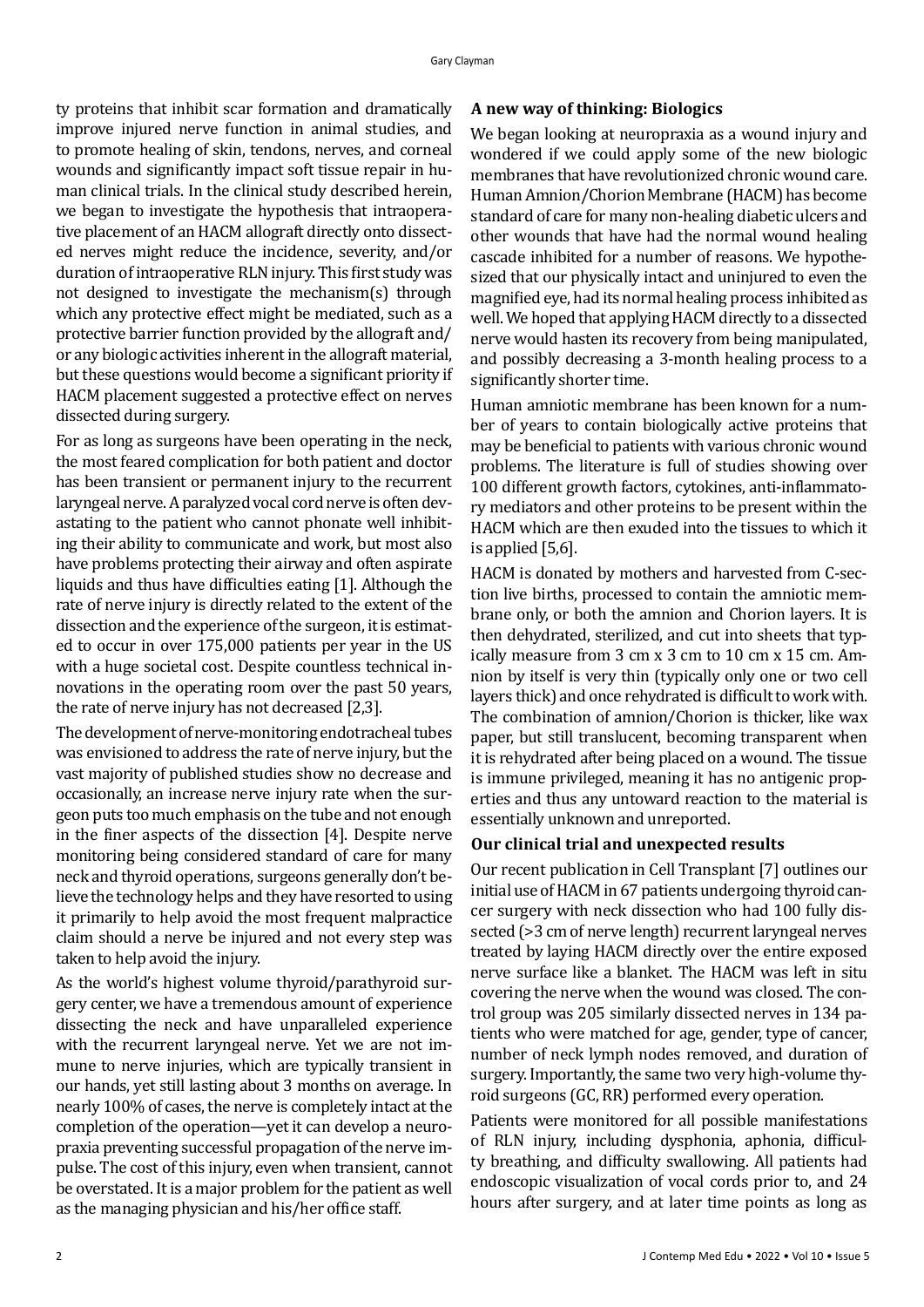symptoms of nerve injury remained. All post-operative findings in both groups were limited to vocal changes which were scored based on the subjective patientre-ported vocal analysis scale, physician assessment of vocal changes, and laryngoscopic assessment of objective vocal fold dysfunction.

HACM application decreased both the incidence and du-ration of nerve injury following thyroid cancer surgery. We hypothesized that the duration of nerve injury would be shortened due to the contained growth factors (e.g., HGF, ILGF, EGF) and antiinflammatory agents present (e.g., IL1-Ra) and this was shown in the data whereby the median time to recover was decreased from 4.5 weeks to 10 days. What was surprised us, was that the overall inci-dence of transient nerve injury decreased from 12.5% to 1.8%. This was not expected, and because the injuries are defined/ detected on the first day after surgery, we hypothesized that a secondary mechanism of action was in play as this is likely to be too quick for any pro-growth and pro-healing mediators to be at work. HACM is known to exude IL1-Ra, a potent anti-inflammatory and anti-scar-ring compound (among others) and thus rather than pro-moting healing, it may be that the immediate prevention of inflammation and inflammation recruitment of inflammatory cells (macrophages, etc) that is playing a role in the decrease in overall incidence of the injuries.

As we correlated our findings with other studies in the literature, we realized that the physical barrier function of the HACM may be playing a major role in the prevention of nerve injuries—rather than hastening their repair. By the nature of the dissection, the recurrent nerve is exposed and laying on the surface of the deep aspect of the wound. When the wound is closed, the muscles of the neck, pri-marily the sternocleidomastoid and strap musculature are put into direct contact with the exposed nerve, such that every movement of the patient's head results in a rubbing and irritation of the nerve surface. The physical barrier function of HACM has been widely described in other applications (e.g., burns) and we believe plays a ma-jor role in this application as well.

## **Change in our standard of care**

Because of the results of this study, the use of amniotic membrane became standard practice for all exposed re-current nerves at the Hospital for Endocrine Surgery. This includes the near 4000 parathyroid operations per-formed annually as well, although parathyroid surgery does not require dissection of the recurrent laryngeal nerve very often, compared to nearly all cases of thyroid-ectomy. Now that we have used HACM in over 1000 cases where the nerve is completely dissected for >3 cm, our in-cidence of nerve injury remains at an all-time low around 3% compared to

13%-16% over the past 30 years of our practice here, and previously at MD Anderson Can-cer Center, Yale, Cleveland Clinic, Harvard, USF, Prince-ton, and the other institutions where our surgeons have practiced and performed these operations.

Figure 1 illustrates the difference in both incidence and duration of nerve injury where we compare historical data from thousands of our patients where intraoperative nerve monitoring was used exclusively, to the same oper-ation performed by the same surgeons using HACAM on every dissected nerve (n=1000). Aside from a lower rate of injury which would be a significant advancement by it-self recovery of nerves that do show signs of neuropraxia postoperatively continues to be more than twice as fast as historical controls.

Similar results were published by Dr Tobias Carling at Yale University Medical Center in 2021 where appli-cation of HACM to fully dissected recurrent laryngeal nerves during thyroidectomy provided a quicker return of nerve function in injured nerves [8]. He also showed a decreased incidence of injury but was unable to show statistical significance because of the small number of af-fected individuals.

The surgeons at the Hospital for Endocrine Surgery in Tampa, Florida have made application of HACM stan-dard of care for all exposed recurrent laryngeal nerves regardless of the underlying disease or type of operation performed. We believe this to be the most significant ad-vancement in this field in more than 50 years and expect this technique to be adopted throughout the surgical management of all "at risk" patients in the near future re-gardless of the type of neck surgery being performed.



**Figure 1.** Incidence and Duration of Transient Recurrent Nerve Injury with and Without Amniotic Membrane.

## **Conclusion**

Application of human amniotic membrane to 1000 consecutive, fully dissected (>3 cm) recurrent laryngeal nerves during thyroidectomy provided significant benefit in both incidence and duration of transient nerve injury